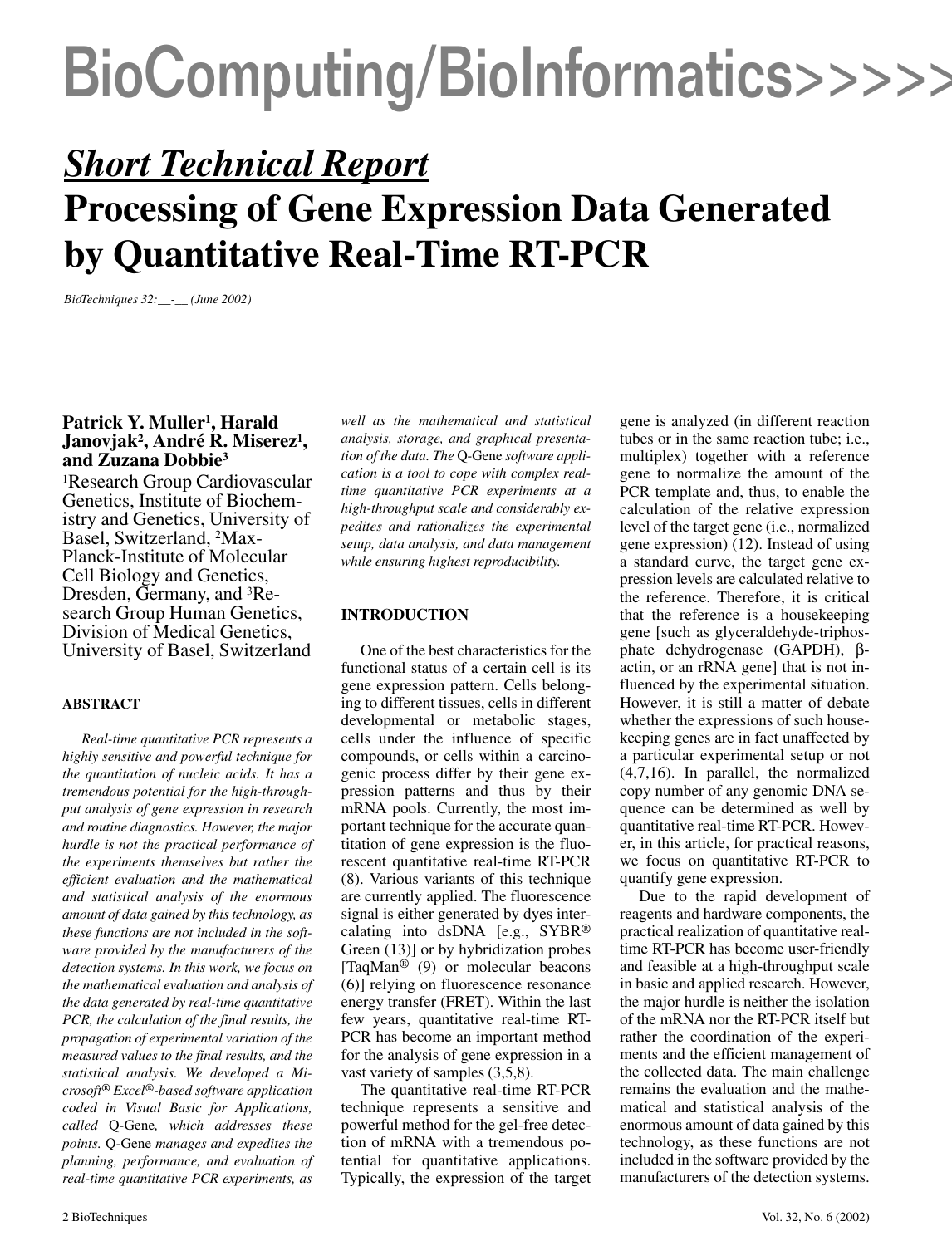

| Table 1. Comparison of Two Different Ways to Calculate the Mean Normalized Gene Expression |  |  |  |  |
|--------------------------------------------------------------------------------------------|--|--|--|--|
|                                                                                            |  |  |  |  |

|                                                                                                                                                                | CT of | CT of<br><b>Description Target Gene Reference Gene</b> | <b>Normalized</b><br><b>Expression</b> | <b>Mean Normalized</b><br><b>Expression</b> |  |  |  |  |  |
|----------------------------------------------------------------------------------------------------------------------------------------------------------------|-------|--------------------------------------------------------|----------------------------------------|---------------------------------------------|--|--|--|--|--|
| Well $#1$                                                                                                                                                      | 24.60 | 17.10                                                  | 435.23 <sup>a</sup>                    |                                             |  |  |  |  |  |
| Well #2                                                                                                                                                        | 24.50 | 17.20                                                  | 380.84a                                |                                             |  |  |  |  |  |
| Well #3                                                                                                                                                        | 24.20 | 17.50                                                  | 255.15a                                |                                             |  |  |  |  |  |
| Mean                                                                                                                                                           | 24.43 | 17.27                                                  | 357.07b,f                              | $348.41c$ , f                               |  |  |  |  |  |
| <b>SE</b>                                                                                                                                                      | 0.12  | 0.12                                                   | 53.32 <sup>d</sup>                     | 39.56e                                      |  |  |  |  |  |
| $SE$ in $%$                                                                                                                                                    | 0.49  | 0.70                                                   | 14.93                                  | 11.35                                       |  |  |  |  |  |
| a According to Table 2, Equation 1; baccording to Equation 2; caccording to Equa-<br>tion 2: Concepting to Equation 4: According to Equation C: The difference |       |                                                        |                                        |                                             |  |  |  |  |  |

tion 3; daccording to Equation 4; eaccording to Equation 6; fThe difference between the calculation procedures according to Table 2, Equations 2 and 3, respectively, amounts to 2.5% for the present example.  $E_{\text{target}}$  was chosen to be 2.0 and  $E_{\text{ref}}$  to be 1.9, respectively.

Nevertheless, one of the most critical issues for many quantitative PCR applications, reproducibility, cannot be improved by software tools.

Two important issues arising during the analysis of the normalized gene expression are the way to calculate (*i*) the mean value and (*ii*) the standard error. (*i*) As nearly all measurements in the course of quantitative real-time RT-PCR analyses are performed in replicates, preferably in triplicates, the calculated gene expressions represent mean values. The corresponding mean value(s) of a certain analysis procedure can be calculated by different methods, depending on which step of the calculation procedure the actual mean value is calculated. In this work, different mathematical procedures for the calculation of the mean normalized expression value have been compared and evaluated. (*ii*) The calculation of standard errors (as a measure for the precision of the assay) is especially important for all results that are calculated on the basis of mean values of series of experimental measurements, as the standard errors of these mean values are propagated to the final results. We derived a formula for the calculation of the standard error of the normalized expression by applying the differential equation of Gauss for the calculation of error propagation and developed a Microsoft® Excel®-based software application that calculates these standard errors.

Here we present *Q-Gene*, a novel and comprehensive software application for the analysis of quantitative real-time RT-PCR data, which solves the limitations addressed above and automates the entire evaluation, calculation, and graphical presentation. *Q-Gene*, provided at no cost from the *BioTechniques* Software Library at www.BioTechniques.com, has been developed to manage and expedite the entire experimental process of quantitative real-time RT-PCR, including the general planning of the experiments, as well as the mathematical and statistical analysis, storage, and graphical presentation of the data.

#### **MATERIALS AND METHODS**

#### **Two Different Ways to Calculate the Mean Normalized Gene Expression**

The normalized gene expression is directly proportional to the amount of RNA of a certain target sequence (i.e., the target gene) relative to the amount of RNA of the reference gene. The normalized expression is calculated according to Equation 1, which is not based on the assumption that the PCR amplification efficiencies of the target gene and the reference gene are equal (12). Based on an example of a triplicate quantitative real-time RT-PCR measurement (well nos. 1–3), two different ways to calculate the mean of the normalized expression were compared (Table 1). The mean of the normalized expression was calculated (*i*) by averaging three independently calculated normalized expression values of the triplicate (Table 2, Equation 2) and (*ii*) by averaging the threshold cycle (CT) values (of the target and of the reference) and subsequent calculation of the mean normalized expression (Table 2, Equation 3). The corresponding standard errors were calculated according to the differential equation of Gauss for the calculation of error propagation (Table 2, Equation 5).

#### **Basic Formulae for the Calculation of Error Propagation**

The standard error is a quantitative value for the precision—not the accuracy—of a series of individual measurements (Table 2, Equation 4) (2,15).

The propagation of the standard error in the course of any mathematical procedure involving mean values and their corresponding standard errors is described by the differential equation of Gauss for the calculation of error propagation (Table 2, Equation 5) (2,15).

#### *Q-Gene* **Modules and the** *Q-Gene Statistics Add-in*

*Q-Gene*, consisting of the *Q-Gene Core Module*, the *Q-Gene Database Module*, and the *Q-Gene Statistics Add-in*, is implemented on the basis of Microsoft Excel spreadsheet files and has been programmed in Visual Basic for Applications (VBA) (10,11). Thus, *Q-Gene* can be run on any system on which Microsoft Excel (version 97 or later for Microsoft Windows® and version 98 or later for Apple® Macintosh®) is installed.

Every quantitative real-time RT-PCR experiment is managed by a separate copy of the *Q-Gene Core Module* file (qgene96.xls or qgene384.xls) that is structured into four worksheets. Upon opening the file, an additional custom-made toolbar named "*Q-Gene Core Module*" appears, enabling the user to run several VBA programs for a variety of data-import procedures. Every worksheet contains cells shaded in blue for data entry (input variables provided by the user) and white cells containing output values calculated by *Q-Gene* (output variables). Because of the modular assembly of *Q-Gene*, every worksheet can be used and modified on its own, providing the highest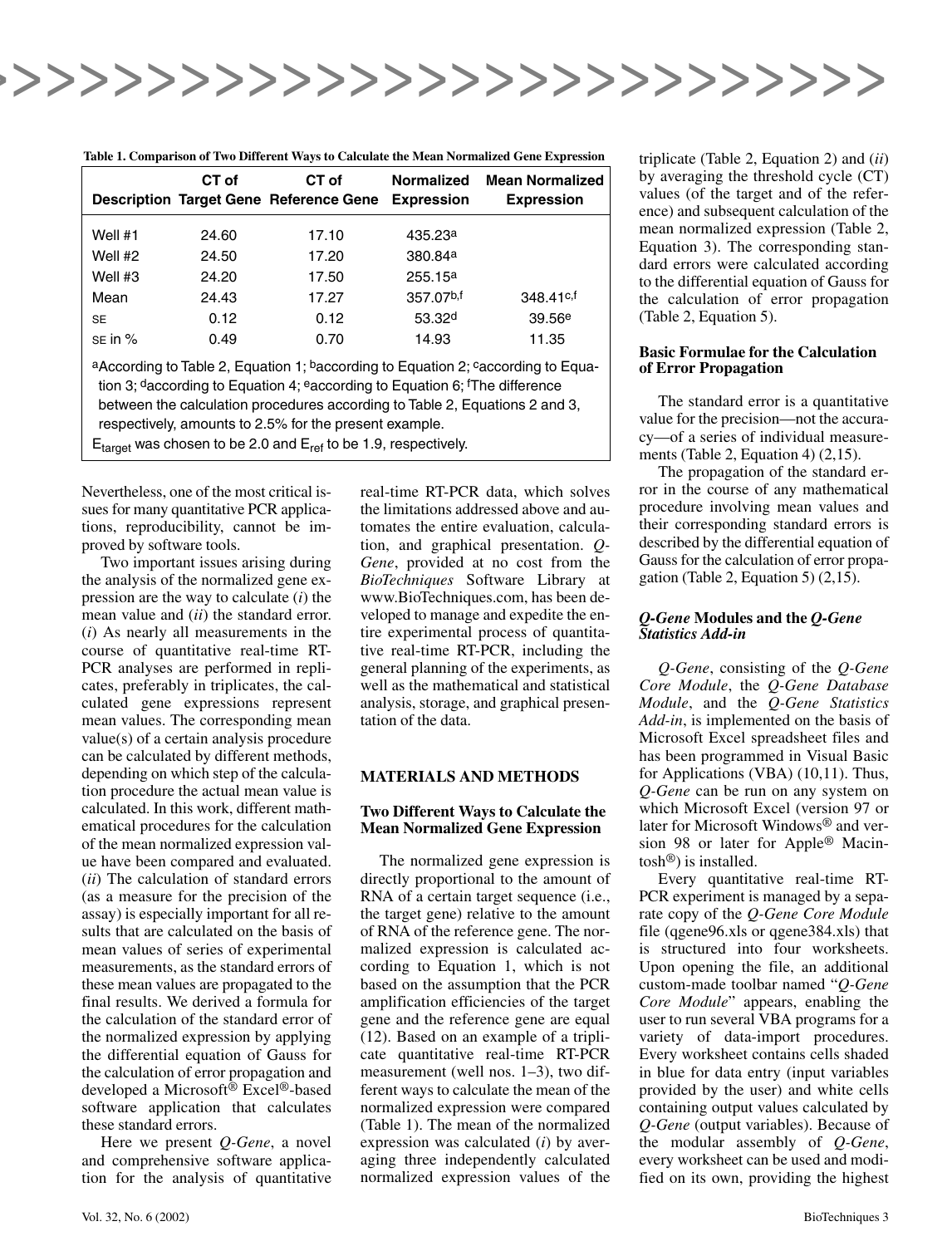# BioComputing/BioInformatics>>>>>

#### **Table 2. Equations**

#### **Equation 1: Formula for the Calculation of the Normalized Gene Expression**

$$
NE = \frac{(E_{t\arg et})^{CT_{t\arg et}}}{(E_{ref})^{CT_{ref}}}
$$

NE, normalized gene expression; E<sub>target</sub>, PCR amplification efficiency of the target gene; E<sub>ref</sub>, PCR amplification efficiency of the reference gene;  $CT_{\text{target}}$ , threshold cycle of the PCR amplification of the target gene;  $CT_{\text{ref}}$ , threshold cycle of the PCR amplification of the reference gene. The CT is defined as the cycle at which the fluorescence rises appreciably above the background fluorescence.

#### **Equation 2: Formula for the Calculation of the Mean Normalized Gene Expression by Averaging Three Normalized Expression Values**

$$
MNE = \frac{\left(E_{\text{r arg et}}\right)^{CT_{\text{rarg et, well}}}}{\left(E_{\text{ref}}\right)^{CT_{\text{rarg et, well}}}} + \frac{\left(E_{\text{r arg et}}\right)^{CT_{\text{rarg et, well2}}}}{\left(E_{\text{ref}}\right)^{CT_{\text{rref, well2}}}} + \frac{\left(E_{\text{r arg et}}\right)^{CT_{\text{rarg et, well3}}}}{\left(E_{\text{ref}}\right)^{CT_{\text{rref, well3}}}}
$$

MNE, mean normalized expression (by arithmetic mean of three normalized expression values).

#### **Equation 3: Formula for the Calculation of the Mean Normalized Gene Expression by Averaging the Three Concomitant CT Values**

$$
MNE' = \frac{\left(E_{t\arg et}\right)^{CT_{t\arg et, \text{ well}}-CT_{t\arg et, \text{ well2}}-CT_{t\arg et, \text{ well3}}}{\left(E_{ref}\right)^{CT_{ref, \text{ well}}-CT_{ref, \text{ well2}}-CT_{ref, \text{ well3}}}} = \frac{\left(E_{t\arg et}\right)^{CT_{t\arg et, \text{ mean}}}}{\left(E_{ref}\right)^{CT_{ref, \text{ mean}}}}
$$

MNE′, mean normalized expression (by averaging the three concomitant CT values of the target gene and of the reference gene, respectively).

#### **Equation 4: Formula for the Calculation of the Standard Error**

$$
\Delta x = \sqrt{\sum_{i=1}^{n} (x_i - \overline{x})^2 \over n \cdot (n-1)}
$$

∆*x*, standard error; *x<sub>i</sub>,* values of the independent measurements;  $\overline{x}$ , mean value of the independent measurements; *n*, number of independent measurements.

#### **Equation 5: Differential Equation of Gauss for the Calculation of Error Propagation**

$$
\Delta F(x_1...x_n) = \sqrt{\sum_{i=1}^n \left(\frac{\partial F(x_1...x_n)}{\partial x_i} \Delta x_i\right)^2}
$$

If a result is calculated by the function *F* consisting of *n* independent variables,  $x_1...x_n$ , with their standard errors  $x_i \pm \Delta x_i$ , the standard error of the result (∆*F*) is calculated according to the differential equation of Gauss.

#### **Equation 6: Formula for the Calculation of the Standard Error of the Mean Normalized Gene Expression**

$$
\Delta MNE = \frac{\left(E_{t\arg et}\right)^{CT_{reg et,mean}}}{\left(E_{ref}\right)^{CT_{reg,mean}}}\sqrt{\left(\ln\left(E_{t\arg et}\right)\cdot\Delta CT_{t\arg et,mean}\right)^2}\left(\ln\left(E_{ref}\right)\cdot\Delta CT_{ref,mean}\right)^2
$$

∆MNE, standard error of mean normalized expression; E<sub>target</sub>, PCR amplification efficiency of the target gene; E<sub>ref</sub>, PCR amplification efficiency of the reference gene; CT<sub>target, mean</sub>, mean threshold cycle of the PCR amplification of the target gene; CT<sub>ref, mean</sub>, mean threshold cycle of the PCR amplification of the reference gene; ∆CT<sub>target, mean</sub>, standard error of mean threshold cycle of the PCR amplification of the target gene; ∆CT<sub>ref, mean</sub>, standard error of mean threshold cycle of the PCR amplification of the reference gene.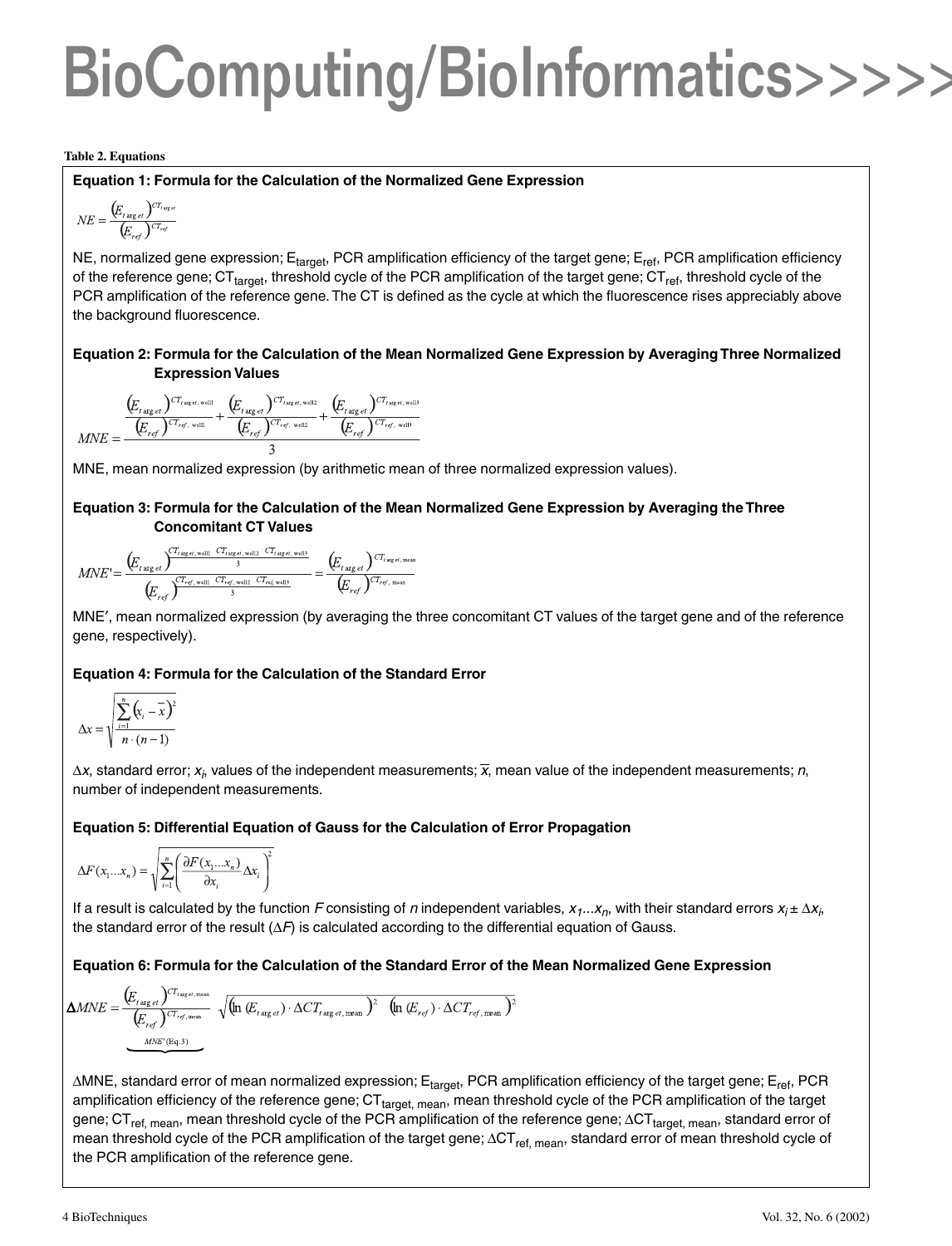

flexibility. In addition, the VBA source code of all *Q-Gene* components can be edited to modify or extend *Q-Gene* or to develop related VBA applications.

The *Q-Gene Database Module* (qgenedb.xls) represents a central database-like depository for any kind of expression data. The normalized expression values can be directly imported from any *Q-Gene Core Module* file using an integrated VBA program.

The *Q-Gene Statistics Add-In* (qstats. xla) is a collection of several VBA programs for the rapid and menu-guided performance of frequently used parametric and nonparametric statistical tests (14). To have permanent access to the *Q-Gene Statistics Add-In*, it is recommended to copy the file to the local hard drive and to activate it as an add-in file (Menu *Tools*, *Add-Ins*). All statistical programs can then be launched from a custommade toolbar, named "*Q-Gene Statistics Add-In*". To be able to run *Q-Gene* in Microsoft Excel 2000 and to maintain the macro-virus protection for unknown documents in parallel, it is recommended to activate the "Trust all installed addins and templates" checkbox (Tools/ Macro/Security/Trusted Sources) and to set the "Security Level" to "Medium" (Tools/Macro/Security/Security Level).

#### **RESULTS**

#### **Mean Normalized Gene Expression**

Table 1 contains the results of all steps of two different ways to calculate the mean normalized gene expression from an example of three repeated quantitative real-time RT-PCR measurements (well nos. 1–3). The calculation was performed on the basis of Table 2, Equation 1, which does not assume that the PCR amplification efficiencies of the target gene and the reference need to be equal (12). The mean of the normalized expression was calculated (*i*) by averaging three independently calculated normalized expression values of the triplicate (Table 2, Equation 2) and (*ii*) by averaging the CT values (of the target and of the reference) and subsequent calculation of the mean normalized expression (Table 2, Equation 3). The mean normalized expression values calculated on the basis of the sample values in Table 1, according to Table 2, Equations 2 and 3, respectively, led to two different results that differed by 2.5%.

#### **Error Propagation**

Based on the equation of Gauss (Table 2, Equation 5), calculations of error propagations were performed with regard to the data analysis requirements of quantitative real-time RT-PCR experiments. If the mean normalized expression is calculated according to Table 2, Equation 2 (i.e., by averaging three independently calculated normalized expression values), the standard error can be calculated as depicted in Table 2, Equation 4. On the other hand, if the mean normalized expression is calculated according to Table 2, Equation 3 (i.e., by averaging the CT values of the target and of the reference), then the equation of Gauss (Table 2, Equation 5) needs to be applied for the calculation of the standard error. The reason is that the mean CT values used in Table 2, Equation 3, represent mean values and, thus, include a standard error (∆CT), which can be calculated as depicted in Table 2, Equation 4. Nevertheless, the overall standard error of the mean normalized expression (∆MNE) can only be obtained by applying the equation of Gauss. Table 2, Equation 6, shows the overall standard error of the mean normalized expression (calculated according to Table 2, Equation 3) based on the equation of Gauss.

#### **Structure, Features, and Characteristics of** *Q-Gene*

The *Q-Gene Core Module* file exists in two versions, one preformatted for 96-well microplates (qgene96.xls) and the other preformatted for 384-well microplates (qgene384.xls). However, due to its flexible structure, it is also possible to apply any other numbers and sizes of wells. The quantitative realtime RT-PCR measurements are intended to be performed in triplicates, which represents the standard operation mode of the *Q-Gene Core Module*. Nevertheless, it is also possible to use the *Q-Gene Core Module* for single measurements, as the normalized expressions are calculated independently for each well. In the *Core Module*, the descrip-

tion of the individual wells, the input variables, and the calculated output variables are in distinct columns. The worksheets of the *Core Module* are organized in a logical and streamlined fashion, enabling a fast and structured performance of the experiments. In each worksheet, all variables, either asked to be entered by the user (blue cells) or calculated by the software (white cells), are explained by pop-up windows, making *Q-Gene* easy to use and self-explanatory.

In the "Setup" worksheet, it is possible to assign a number or short description to every well of the 96- or 384-well microplate. These numbers or descriptions are then automatically taken over to all other worksheets and charts, as well as to the *Q-Gene Database Module*, to keep track of the samples.

The worksheet "Q-PCR Reaction" enables the calculation of the composition of the PCR mixture. On the basis of the user-defined final and stock concentrations of all reagents and the total volume of the reaction mixture (1), *Q-Gene* calculates the volumes of all individual reagents to be added to the reaction mixture.

The worksheet "Ampl. Efficiency Plot" is used for the generation and evaluation of the amplification efficiency plots of the target gene and the reference gene. These plots yield the amplification efficiencies of the target and the reference  $(E<sub>target</sub>$  and  $E<sub>ref</sub>$ ), which are both crucial parameters for the calculation of the normalized gene expression. The calculation of the normalized expression in the "Data Analysis" worksheet is supported by any amplification efficiency values that are directly taken over from the worksheet "Ampl. Efficiency Plot".

The evaluation of the raw data and the calculation of the normalized gene expression are performed in the worksheet "Data Analysis". Here, the CT values of the target gene and of the reference gene either can be entered manually by the user or be imported, guided by four different VBA programs, from data files generated by the software of the detection system. The normalized expression values are represented by a 3-D chart reflecting the outline of a 96- or 384-well microplate. Subsequent calculations performed by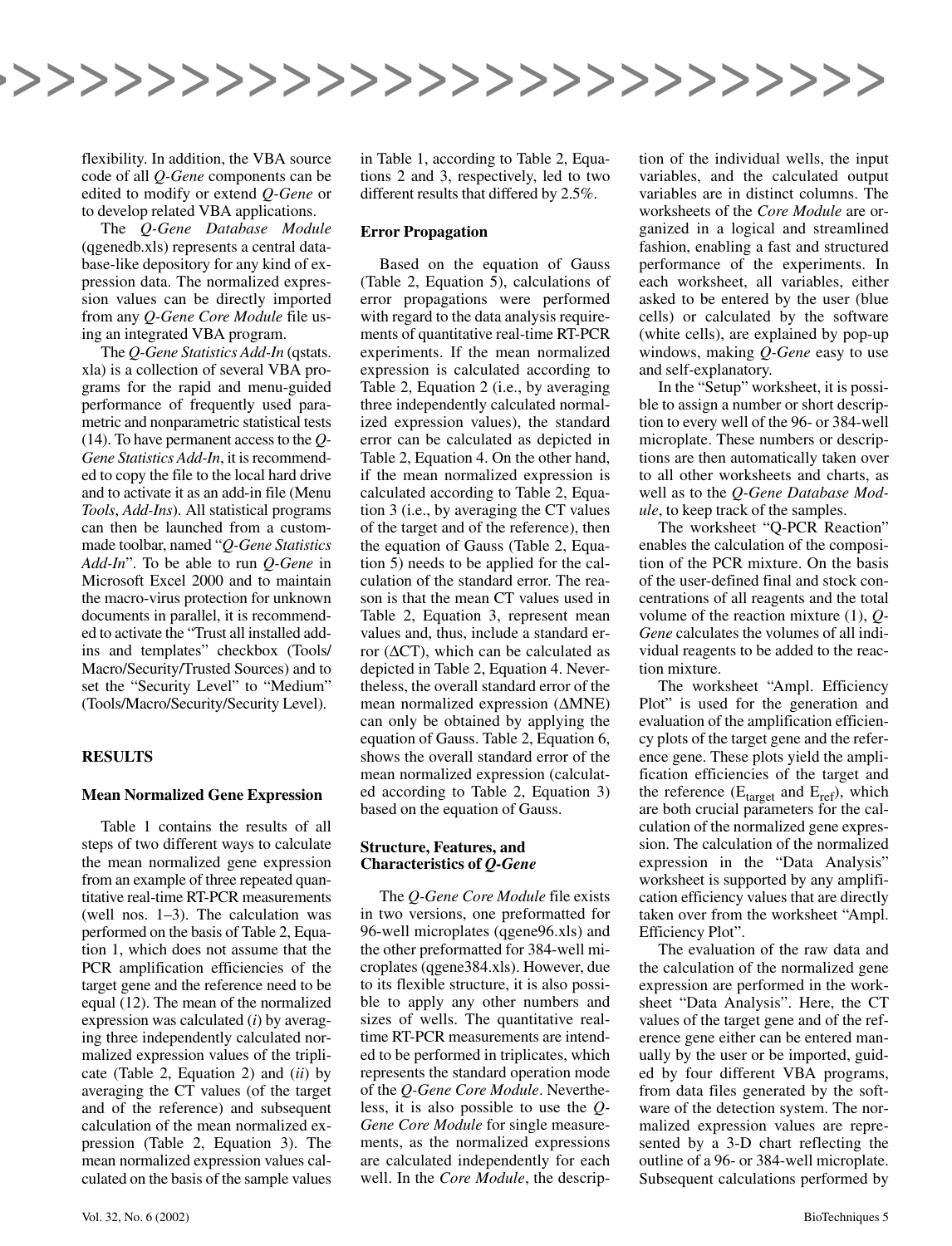# BioComputing/BioInformatics>>>>>

*Q-Gene* comprise the mean of the normalized expression values (according to Table 2, Equation 2, or likewise according to Table 2, Equation 3) of the triplicates and their standard errors. These values are represented in a 2-D chart with the corresponding error bars. Furthermore, standard errors of triplicates exceeding a certain percentage, specified by the user, are automatically highlighted in bold red.

The *Q-Gene Database Module* enables the user to perform a variety of (cross-experiment) comparisons of the expression data. The expression values can be directly imported from any *Q-Gene Core Module* file using an integrated VBA program. The expression values can be compared between two matched groups, namely A and B. These two groups can be interpreted as two different tissues, the absence or presence of an inhibitor or inducer, two timepoints, two concentrations of compounds, etc. In an alternating mode, every first sample of an experiment is automatically assigned to group A and every second sample to group B, respectively. This enables the calculation of ratios A divided by B. In addition, the expression relative to a calibrator (i.e., the expression value of any sample divided by the mean calibrator's expression value) is automatically calculated for every sample in the database. As a calibrator, any value of choice or the mean of several values can be assigned (guided by a VBA program).

Statistical analysis can be performed using the corresponding menu item from the "*Q-Gene Statistics Add-In*" toolbar. To assess the significance level of difference between any two groups of expression values, it is possible to perform a paired or an unpaired Student's *t* test, a Mann-Whitney U-test, or a Wilcoxon signed-rank test (14). In addition, the Pearson's correlation analysis can be applied between two matched groups of expression values. Furthermore, all statistical programs calculate the mean values of both groups analyzed and their difference in percent.

#### **DISCUSSION**

Quantitative real-time RT-PCR is a sensitive and powerful technique for

the gel-free quantitation of mRNA with minimal demands on the quantity of template material and with a tremendous potential for high-throughput applications. During the past two years, the range of available detection systems for quantitative real-time RT-PCR has increased rapidly. However, the softwares delivered with these systems hardly offer any features for sophisticated automated analysis and calculation of the data generated by quantitative real-time RT-PCR experiments. Furthermore, these softwares usually lack the possibilities of cross-experimental comparison, graphical presentation, and statistical analysis.

Although the detailed analysis requirements of quantitative real-time RT-PCR experiments vary depending on the particular application, a thorough evaluation of the raw data is crucial. Analysis of quantitative real-time RT-PCR experiments, particularly if performed at a high-throughput scale, is therefore challenging. Usually, in the case of microplate-based (96 or 384 wells) detection systems [e.g., ABI PRISM® 7900HT (Applied Biosystems, Foster City, CA, USA), iCycler<sup>™</sup> (Bio-Rad Laboratories, Hercules, CA, USA), and Mx4000 (Stratagene, La Jolla, CA, USA)], the individual measurements are performed in triplicates. This procedure is, at least from a practical point of view, recommended and provides high reproducibility.

The calculation of the mean normalized gene expression (Table 2, Equations 2 and 3) can be performed in at least two different ways. As shown in Table 1, these calculation procedures do not yield the same results. In the present example, which represents a typical data set, the results differed by 2.5%. Table 2, Equation 3, as compared to Equation 2, yielded the lower mean normalized expression (348.41 vs. 357.07) and a lower standard error in percent (11.35% vs. 14.93%). This example also demonstrates the increase in the standard errors when proceeding from the  $CT_{mean}$  to the mean normalized expression (0.49%, 0.70% vs. 14.93% and 11.35%, respectively). The more the CT values of the triplicates scatter, the more the results of the two calculation procedures will differ, with Table 2, Equation 3, always yielding the

lower value. Therefore, it is mandatory to use the same calculation procedure for all experiments if expression data have to be compared across experiments. Furthermore, it needs to be declared which procedure has been applied. In our opinion, the calculation procedure outlined in Table 2, Equation 3, should be preferred for expression analyses, as the mean values are calculated on the basis of the values that are really measured (i.e., the CT values). The *Q-Gene Core Module* supports both calculation procedures (Table 2, Equations 2 and 3), leaving the final decision of which procedure is to be used up to the user, as the scientific community currently uses both procedures.

Typically, the mean normalized gene expression represents a mean value calculated on the basis of triplicate quantitative real-time RT-PCR measurements. Its precision, in terms of the standard error, is crucial for the evaluation of results of gene expression measured by quantitative real-time RT-PCR. Applying the differential equation of Gauss (Table 2, Equation 5), it is possible to determine the standard error of any result calculated on the basis of mean values of series of experimental measurements and their standard errors, as the standard errors are propagated to the final result (2,15). The standard error of the mean normalized expression is represented by error bars in the charts of the *Q-Gene Core Module*. To identify outliers quickly and conveniently, standard errors exceeding a user-specified percentage are automatically underlined and highlighted in bold red.

Furthermore, the *Q-Gene Core Module* provides the possibility to evaluate an important control experiment needed during optimization of quantitative realtime RT-PCR conditions—the amplification efficiency plot. As many PCRs do not have an ideal 100% amplification efficiency (i.e.,  $E < 2$ ), it is important to assess the exact amplification efficiencies of the target and the reference genes before any calculation of the normalized gene expression. Typically, the relationship between CT and the logarithm of the starting copy number of the target sequence should remain linear up to five orders of magnitude.

As the data import procedure for the *Q-Gene Core Module* is flexibly orga-